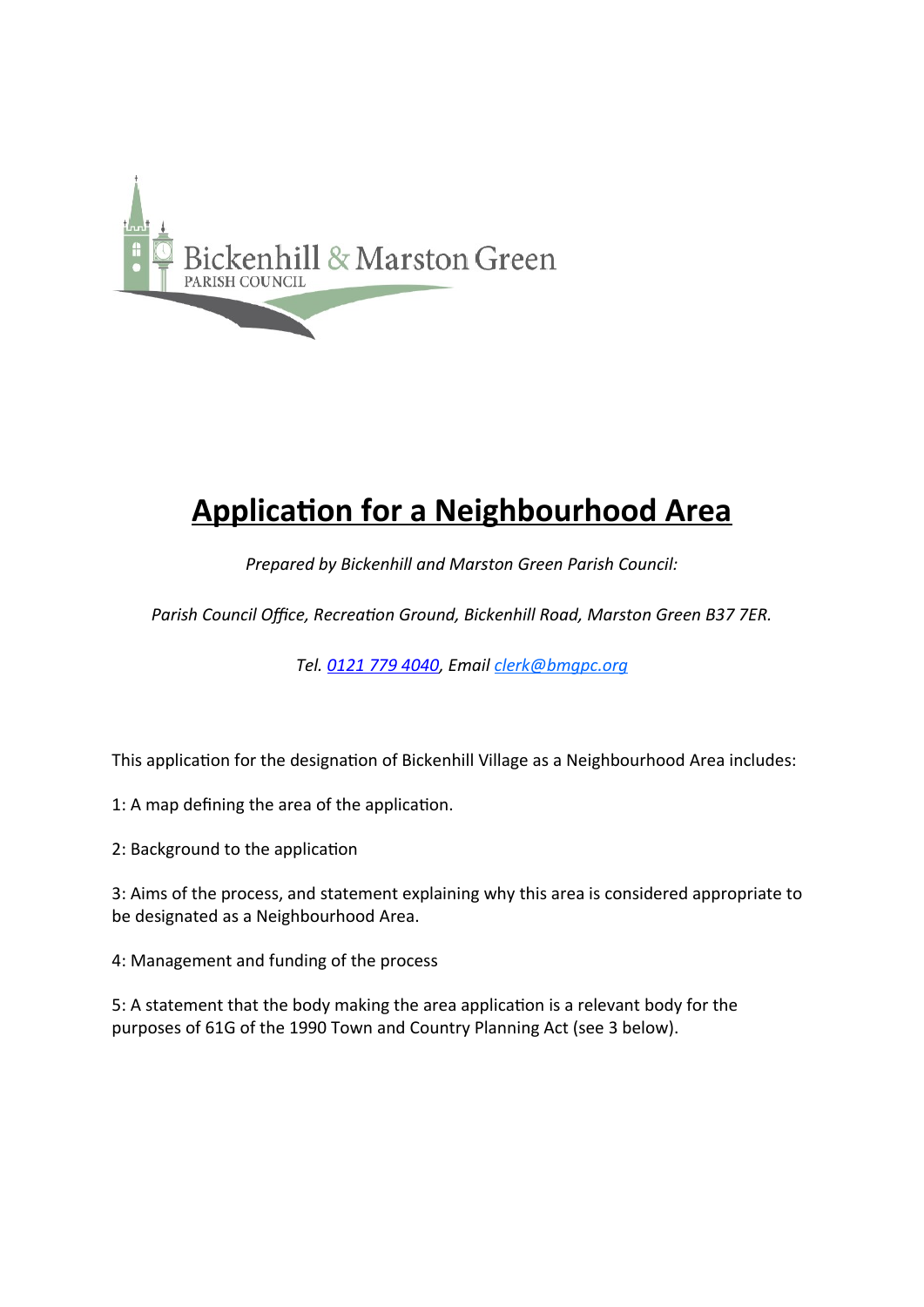#### **1: A map defining the area of the application.**



### **2: Background to the application**

Situated to the north of Solihull and with roots in the  $11<sup>th</sup>$  century, Bickenhill and Marston Green Parish is one of the oldest in the country and serves the villages of Bickenhill and Marston Green. Bickenhill sits to the south of the parish, and is a small but important rural hamlet with a population of around 150 people. The village itself is of historical significance, dating back to the  $11<sup>th</sup>$  century, with a settlement around the church, built in 1140 and a conservation area at its heart. Marston Green, 3 miles from Bickenhill is a much larger, thriving village. Marston Green is separated from Bickenhill by a large industrialised area, comprising Birmingham International Airport and Train Station, the N.E.C, several business parks, one of the main arterial roads into Birmingham, the A45 Coventry and the M42.

The past several years have brought significant challenges to Bickenhill village: the expansion of Birmingham Airport and runway extension in 2014 have increased noise and air pollution; the planned new junction 5a of M42 and works at junction 6 will create a bypass on the village border, and the granting of some recent developments in and around the village has changed the nature of the area.

## **3: Aims of the process, and statement explaining why this area is considered appropriate to be designated as a Neighbourhood Area.**

The Bickenhill Neighbourhood Plan is being developed to help deliver the local community's ambitions for the plan period 2020 to 2028 in line with the SLP.

The Parish Council sees a clear opportunity to protect Bickenhill from the main challenges it faces, but also to help create a plan for the future of the village. It has therefore resolved to